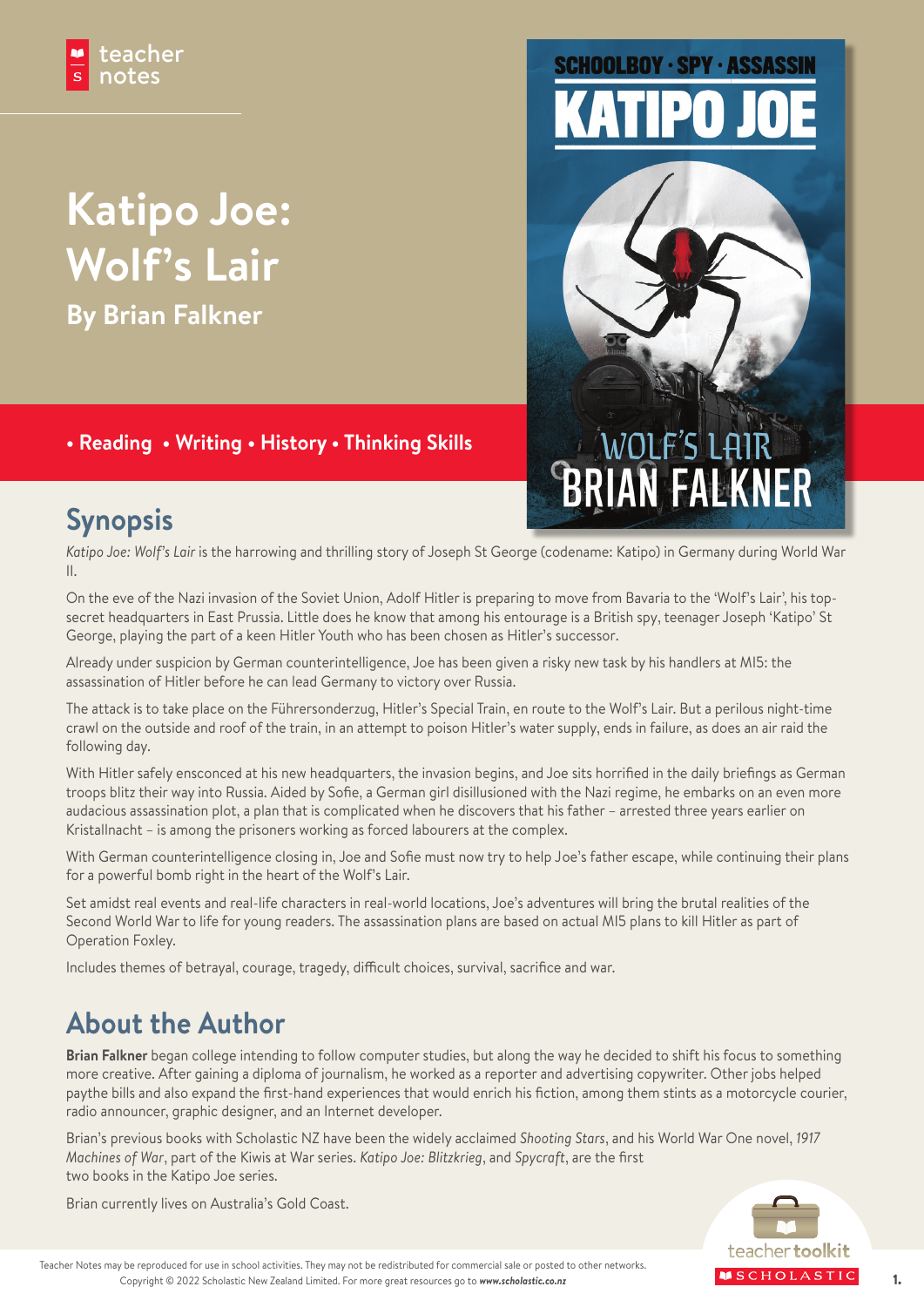## **Writing Style**

An exciting, page-turning novel set in World War II Germany, *Katipo Joe: Wolf's Lair* is the third novel in the Katipo Joe Trilogy. The text is easy to read and, despite being the third book in a trilogy, also works as a stand-alone novel. Told from the perspective of Kiwi teenager Joe who is working as a British spy under the assumed identity of Jürgen Weyl, a member of Hitler Youth who has competed to become one of Hitler's golden circle and future successor, the storyline is compelling and thought provoking.

Through meticulous research and sensitive handling, award-winning author Brian Falkner has given believable voices to historical figures, including Hitler, Göring, Goebbels, Himmler, and Eva Braun. He has also used real historical settings and events, such as Hitler's Eastern Front military headquarters known as Wolfsschanze – Wolf's Lair – and actual British and German assassination plots to kill Hitler. Excerpts from the memoirs of the fictional Joseph (Katipo) St George, maps, and photographs of real people, places, and objects at the back of the book add authenticity and strength to the novel.

Themes of truth versus reality, power, perspective, trust, the atrocities of war, the strength of the human spirit, honour, and individual sacrifice for the greater good are played out in this tense adventure set in the inner sanctum of Nazi Germany. Through the dual identity of Joe/Jürgen, the reader gains insight into what it is like to think and live as a spy in a violent and dangerous world and employ self-control to play the long game to victory. A compelling read for 13–18 year olds who may never have been interested in World War II before, but will be after finishing this book.

### **Shared Learning and Discussion Points**

The novel includes front matter of an author's note and prologue and is then divided into three sections: Book 1 (pp.23–155), Book 2 (pp.157–338), Book 3 (pp.341–414), plus excerpts from fictional memoirs and quotes, followed by back matter of an epilogue, glossary, and historical photographs. During the shared sessions, encourage students to ask questions to clarify their understanding of characters and events. Have them make predictions and inferences and relate these to their own experiences or prior knowledge. Read the passages aloud with students reading along in their own copy, or reading by themselves.

#### **ASK YOUR STUDENTS:**

Look at the cover and read the blurb.

- When and where is this story set? How can you tell?
- Who is the main character in the story? Who are the supporting characters?
- What do you think this story might be about? Why do you think that?
- What do you already know about World War II and Nazi Germany?
- What do you already know about spies?

#### **Comprehension questions for Front Matter (pp.8–19)**

• What does the author's note tell you about how he felt about creating fictionalised dialogue for Hitler? Why did he feel trepidation, or anxiety, about giving Hitler a voice?

#### **Comprehension questions for Book 1 (pp.23–155)**

- What secret do you think Joe is hiding? (p.24)
- How has the author used sounds to create tension? (Chapter 1)
- Why will Himmler take 'great delight' in sending the photo of Joe/Jürgen and Hitler to Jürgen's parents? (p.32)
- Why does Joe think that it would be 'terrifying' to be in love and value someone else's life 'above your own'? (p.34)
- What is propaganda and what place does it play in a war? (p.35)
- What important truth do we learn about Sofie? How do you think she came to be paired up with Joe? (p.36)
- What do you think Joe's mission is? Why do you think this? (p.38)
- What is the purpose of the prologue? The carpenter wonders if his son will see him as a hero or a murderer. How do you view the carpenter?
- Predict the importance of Hitler's dog having once belonged to Joe. How do you think this might play out in the story? (p.43)
- How does Mathias describe Joe? (p.45)
- What secret of Hannelore's do you think Joe betrayed and why? (p.53)
- Who is the Führer and what is a concentration camp? (p.56)
- Although Heike is described as 'hard-edged, sharp-tongued, tough-as-nails' there is another side to her personality. What is it? (p.59)
- Why do the teenagers think that the British have no 'honour' or 'intelligence'? (p.63)
- How does Joe justify the thought of committing murder? (p.69)



Teacher Notes may be reproduced for use in school activities. They may not be redistributed for commercial sale or posted to other networks. Copyright © 2022 Scholastic New Zealand Limited. For more great resources go to *www.scholastic.co.nz* 2. **2.** 2. **2.** 2. **2.** 2. **2.** 2. **2.** 2. **2.** 2. **2.** 2. **2.** 2. **2.** 2. **2.** 2. **2.** 2. **2.** 2. **2.** 2. **2.** 2. **2.**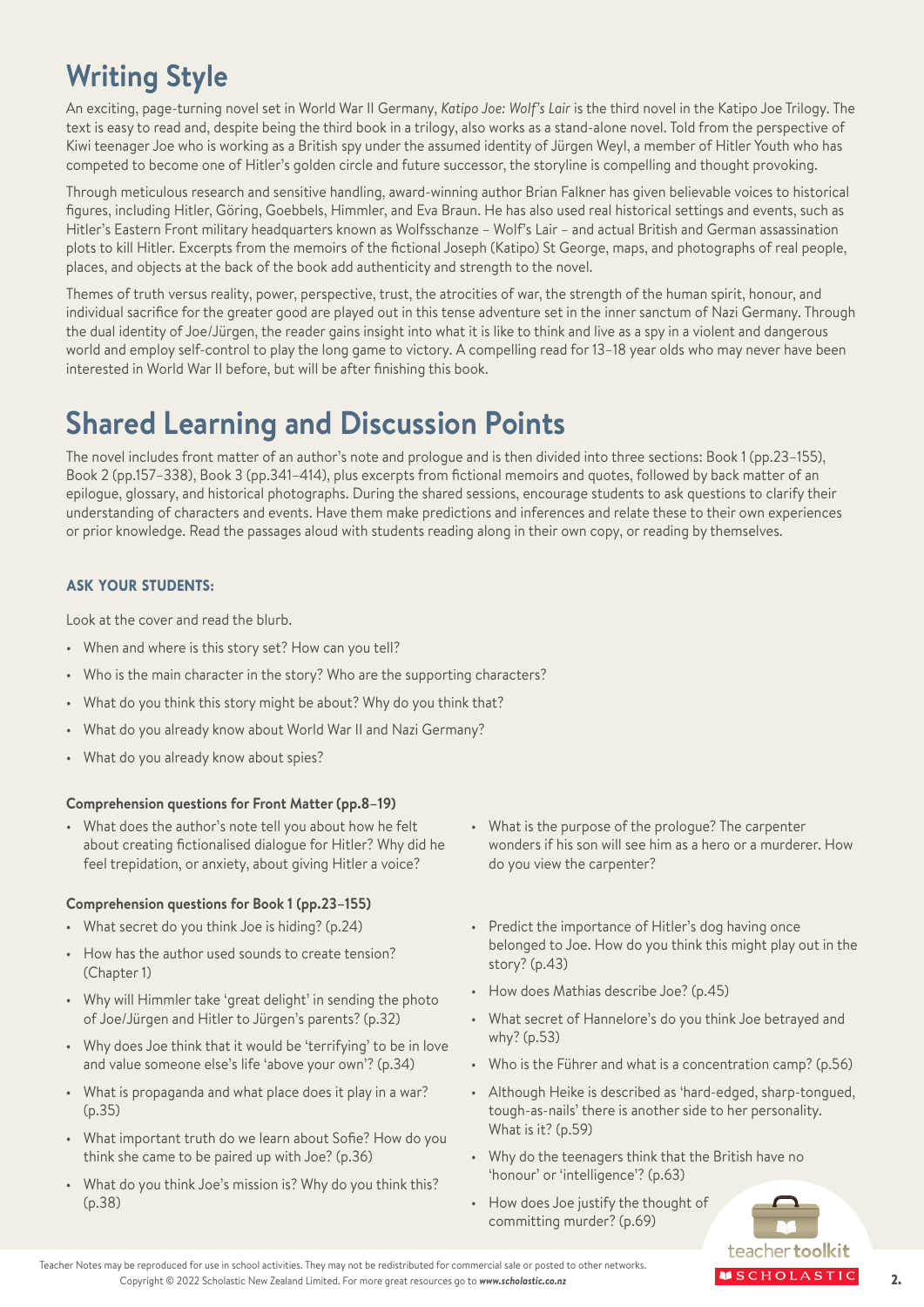- Is murder ever justifiable? Why/why not?
- Why is Eva so confident that none of the teenagers are 'assassins'? (p.71)
- Why is Göring a threat to Joe? (p.75)
- Why does Hitler like Joe? (pp.77, 79–80)
- Why does Bormann want Joe to go through him to get to Hitler? Why does Joe not trust him? (p.84)
- What is meant by the phrase 'made a deal with the devil to get a demon off his back'? (p.90)
- How does Joe use critical thinking in his answers to Hitler, Bormann, Göring, and Goebbels? (Chapters 4–6)
- How does Hitler's version of historic events differ from that of Britain and its allies? (p.96) Do 'facts' really have 'versions'? How does the author's use of a speech from Hitler and quotes from Goebbels add authenticity to the text? (pp.96–97)
- Joe risks his life in an act of 'madness' to climb onto the roof of a moving train. What motivates him? Would you have done what Joe did? Why/why not? (Chapter 6)
- How does Sofie show emotional intelligence? (Chapter 8)

#### **Comprehension questions for Book 2 (pp.157–338)**

- What is the purpose of Chapter 11? Who do you think the prisoner is? Who do you think Elser is?
- In Joe's world, personal happiness is often in conflict with the wider picture, causing a moral dilemma. Compare the first paragraph on p.164 to the quote from Kurt Tucholsky at the beginning of Book 1. Would you have made the same choice on the train as Joe? Why/why not?
- How does the description of the forest around the Wolf's Lair set the scene for the moral landscape of Hitler's headquarters? (pp.165–166)
- Joe believes that Roth is being kind to Felka, but is there a more sinister explanation for his visit and the food he brings? What does the wink and the closed door and blinds indicate? (pp.184–185)
- What is the purpose of the propaganda film Heike and Thomas star in? How do you think they feel about being in this film? Do their opinions change throughout the book or remain the same?
- What is a 'shotgun wedding' and why is it an apt description of Russia being taken over by Germany? Why does Goebbels change the terminology used to discuss the attack on Russia? What effect does this have? (p.199)
- What do you think Joe's description of what he would do if he were Stalin is based on? Why is Hitler so confident that he will be successful? (pp.200–201)
- Why does Joe not trust Bormann? (Chapter 15) Is there anyone he can trust? Why/why not?
- What does Mathias mean when he says of Roth, 'Men like that can also be useful if you know how to use them'? (p.214)
- The author uses foreshadowing on p.136 when Sofie says, 'Maybe they won't use it in the final film' and Joe replies, 'Not much chance of that.' Predict what might happen to prevent Joe from being shown in the propaganda film.
- How are the two trains pulled up side-by-side an example of juxtaposition? What effect does this have? (pp.143–144)
- Neither Joe and Sofie or the Jews on the cattle train were in control of whether or not they got onto their trains or what will happen to them next. True or false?
- Compare and contrast the reactions of Heike and Sofie to the cattle train carrying Jewish women and children. (pp.143–145) How are their reactions similar? How are they different? When Sofie says, 'That's inhumane' is she talking about the treatment of the Jews or the closing of the blinds so that she can't see the truth, or both? How is this moment a turning point for Sofie?
- Why is Heike unresponsive when praised by Hitler? (p.147)
- What is the meaning of 'Providence'? How is Hitler's statement ironic? (p.154)
- How is Sofie an asset to Joe? How has their relationship changed? (p.155)
- Why doesn't Joe tell Sofie the truth about Becker? (p.218)
- Has Sofie been corrupted or enlightened? Explain your answer with reference to the text. (p.219)
- Why is Felka not pleased when Joe offers her food? Why does she offer it back to him? (p.223–225)
- The Nazis were famously well organised. Is it strange that the storeroom is empty and unused? What could this mean? (p.228)
- Who do you think the mystery prisoner is? (p.229)
- Is Joe correct in thinking that the Nazi uniform 'Turns them from men into barbarians'? (p.233) What is the purpose of a uniform? How do Hitler and his inner circle use uniforms?
- Is Sofie right to be angry with Joe? Why/why not? (pp.233– 234)
- What does the doe and her fawn symbolise? (p.236)
- Joe is a killer who understands what it is to commit murder, yet he thinks that he may not be old enough to understand his love for Sofie. Is love harder to understand than death in wartime or is Joe correct in thinking that he is not emotionally equipped to deal with it? (p.254)
- Joe takes risks to protect Felka. Why does he do this?
- Why is it necessary for Joe to prove to his father that he is not a Nazi? (pp.299–300)
- What are Joe's greatest risks of being discovered as a spy?
- Sofie says of Joe, '... because as long as there are people like you in the world, then there is hope.' (p.307) How important do you think hope is during wartime?

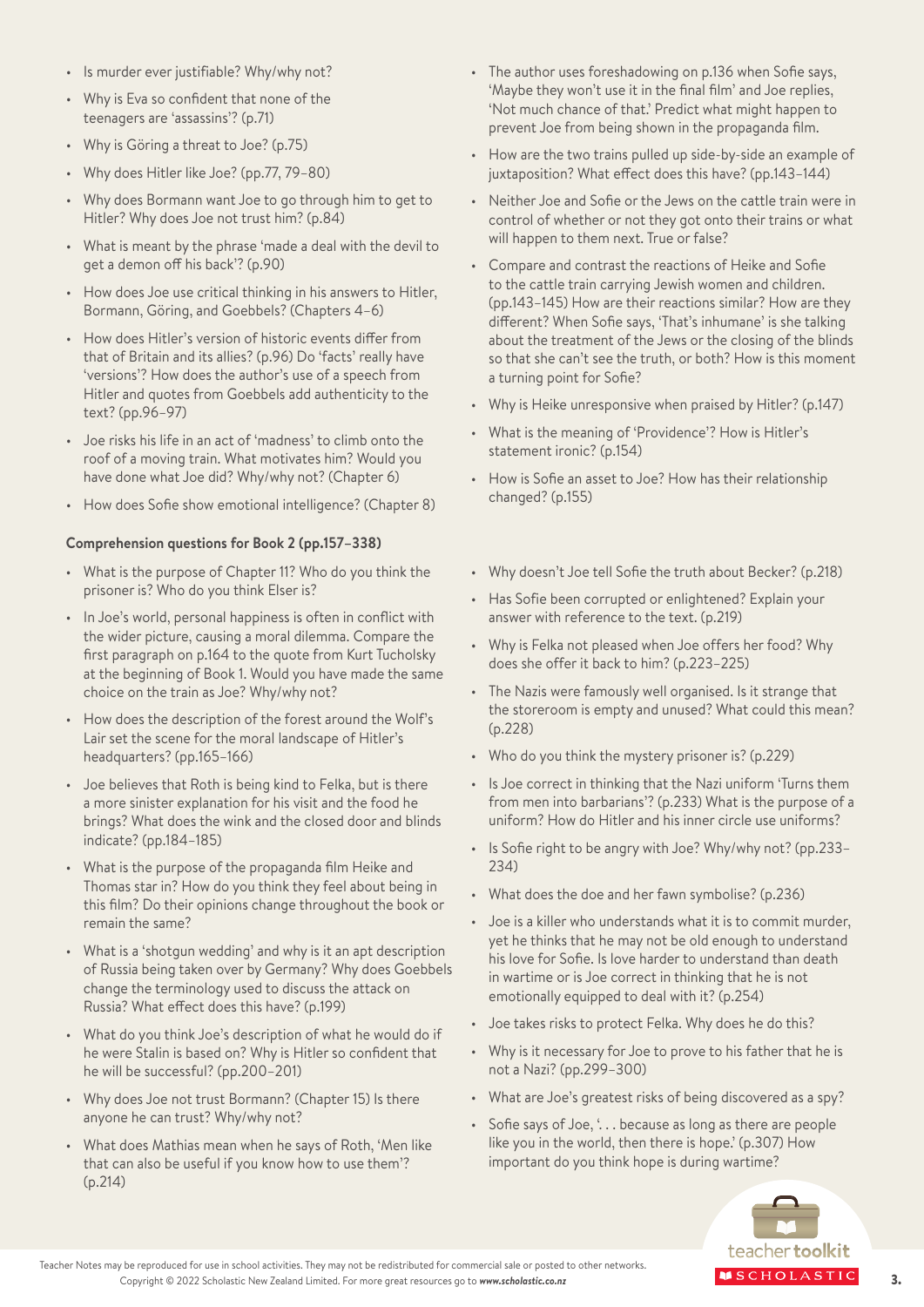- Why does Felka not want to see a doctor and have her pregnancy discovered? (p.313)
- Throughout Chapter 27, the reader is shown Joe's caring nature, but at the end of the chapter Joe declares that he is 'already a monster'. What is the author trying to convey?
- Roth is consistently suspicious of Joe, and Bormann accuses Roth of seeing Mephistopheles, or a devil, 'in every shadow'. (p.324) Why does Roth dislike Joe? Is Joe a 'devil' to the

#### **Comprehension questions for Book 3 (pp.341–414)**

- Was it wise to outline their plans in a letter to Felka? (p.343) Can you think of a less risky way Joe and Sofie could have communicated the information?
- On p.346, Heike discovers Joe building the bomb. Predict what you think Heike will do. What will happen next? Then read on to the end of the chapter. Does it match your prediction?
- Why does the author have Sofie use past tense when she says 'She loved—'? (p.351) What effect does this have?
- How do you think Joe feels when he sees that Becker/ Mathias has been arrested? (p.352) How does this change things for Joe?
- Sofie and Heike think that the Nazis see women as only good for typing and having babies, yet they are two of the most clever, capable, and brave characters in the novel. If the Nazis had valued them more highly, could things have turned out differently? Why/why not?
- What is the significance of Sofie's dream? (pp.354-355)
- Only two sets of papers have been requested for the escape of Joe's dad and Elser. How can Joe escape as well? How do you think Sofie feels about him leaving her behind? (pp.356–357)
- Chapter 31: Were you surprised to find that Heike was still alive? What do you think Joe and Sofie will do with her? Who will Joe save: Heike or Felka? How does the author increase the tension leading up to the climax? Although Joe is the hero of the novel, he is inactive during the climax. What effect does this have? What do you think has happened to Heike?
- Who is Andrew? (p.372)
- Why does Roth shoot at Joe? Why does Blondi join Joe in running? (p.378) Why does Joe's father take Roth's body into the tunnel? (p.383)
- What is the effect of the slowing down of narrative pace at the beginning of Chapter 34?

#### **Comprehension questions for Back Matter (pp.416–442)**

- What is the purpose of the simile 'like the petals of a flower'? (p.418)
- How is the character Hardegen used to support the themes of the novel? What does Hardegen represent? (pp.418–419)
- What is the destination Joe has arrived at? (p.421) What does this tell the reader about what has or hasn't happened?

Nazis and an 'angel' to the Allies, or is this statement too simplistic?

- On p.308, Sofie says that they can't save Felka, but on p.332, after having met Felka, she says, 'You know we can't leave her'. What does Felka symbolise to Joe and Sofie and why are they so keen to save her? Compare what Felka means to them with what she means to Hitler (p.337).
- On p.385, Joe's father declares that Joe shouldn't hate the Nazis because 'they are just people'. Refer back to his comments. Do you agree with them? Why/why not? What implications do they have for society?
- Why does Heike help Joe and his dad, despite knowing that Joe is an enemy agent? (pp.392–396)
- Although Heike did not respond when praised twice by Hitler, she acknowledges Joe's thanks for dressing his father's wounds. (p.400) Why is that?
- Why does Joe not view himself as a hero? (p.405)
- Hitler hanging the drawing of the bird ostensibly drawn by Joe/Jürgen but actually drawn by a prisoner from Soldau Concentration Camp and describing it as a drawing of Providence is an example of irony. (pp.407–408) What examples of irony are there on p.409?
- 'Schadenfreude' (p.409) is pleasure or satisfaction that comes from witnessing or learning of the pain or failures of others. Does this tell the reader something about Goebbels' and Göring's personalities, or is it merely a comment on human nature?
- How has the arrest and escape of Becker/Mathias benefitted Joe? (p.410)
- Thomas loved Heike, but her alleged political betrayal means so much to him that he is prepared to watch her execution. Is Thomas' reaction due to Heike's betrayal of the Nazi party or because he believes she made a fool of him, or is it both? (p.413)
- Due to the incorrect assumption that Heike was a spy, the propaganda film is to be destoyed (p.413), which means that Joe no longer needs to worry about being shown in it and having his cover blown. How does this outcome compare to your earlier prediction?
- Does Joe's statement on p.414 match your earlier thoughts on what Felka symbolises to him? How is it the same? How is it different?

do you think the author included the excerpts from the fictional memoirs?

- What is the purpose of the glossary? List any additional words that would have been useful to have been included.
- What is the purpose of the photographs? Did they add to your understanding or appreciation of the book?